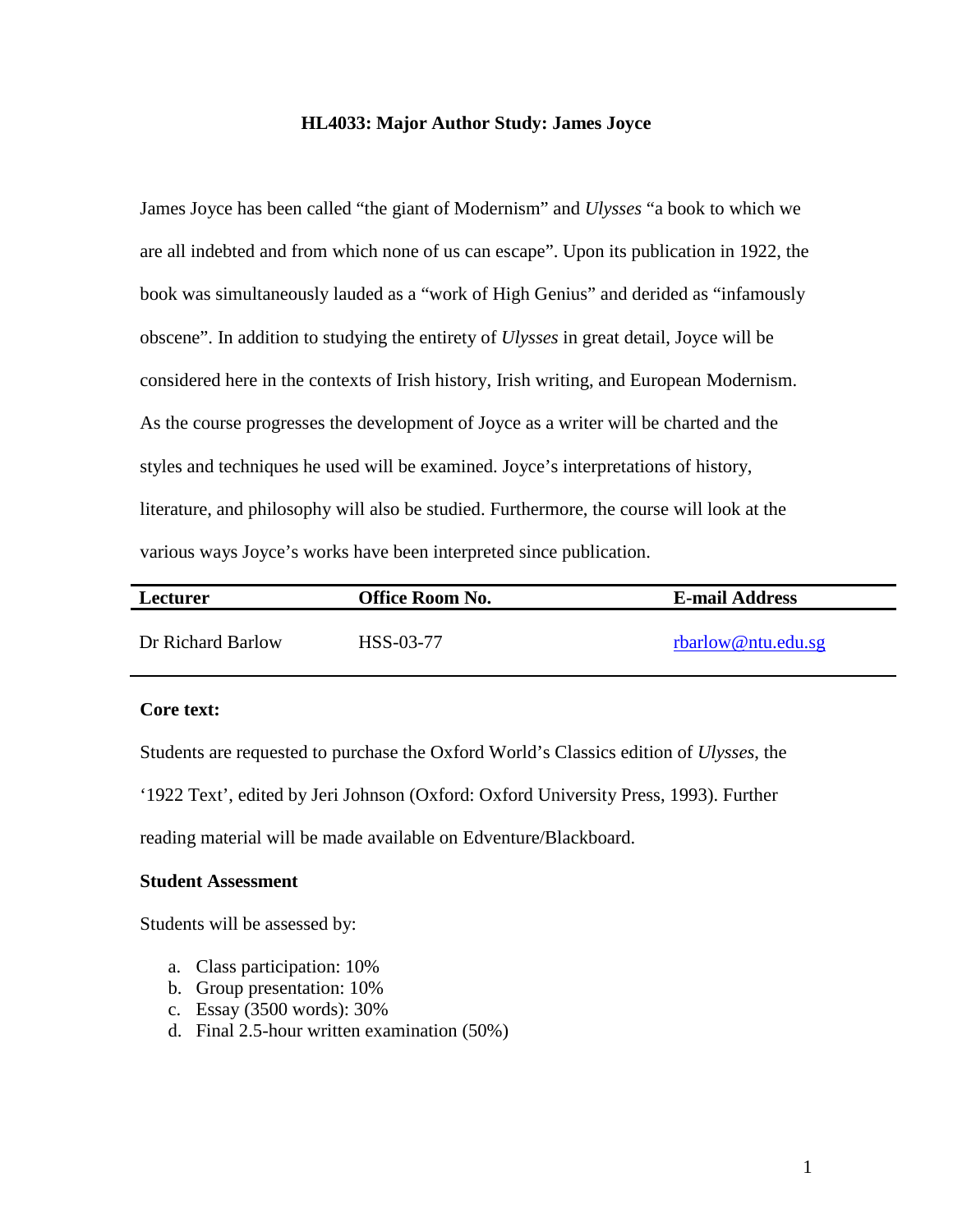# **Seminar Schedule (subject to minor changes)**

Week One Joyce, Ireland, and Modernism

Week Two Joyce's Political Writing: 'Ireland: Island of Saints and Sages', 'Ireland at the Bar', 'The Shade of Parnell'

Week Three *Ulysses*: 'Telemachus', 'Nestor', and 'Proteus'

Week Four *Ulysses*: 'Calypso', 'Lotus Eaters' and 'Hades'

Week Five *Ulysses*: 'Aeolus', 'Lestrygonians'

Week Six *Ulysses*: 'Scylla and Charybdis'

Week Seven *Ulysses*: 'Wandering Rocks' and 'Sirens'

Week Eight Reading Week

Week Nine *Ulysses*: 'Cyclops' and 'Nausicaa'

Week Ten *Ulysses*: 'Oxen of the Sun'

Week Eleven *Ulysses*: 'Circe' and 'Eumaeus'

Week Twelve *Ulysses*: 'Ithaca' and 'Penelope'

Week Thirteen Review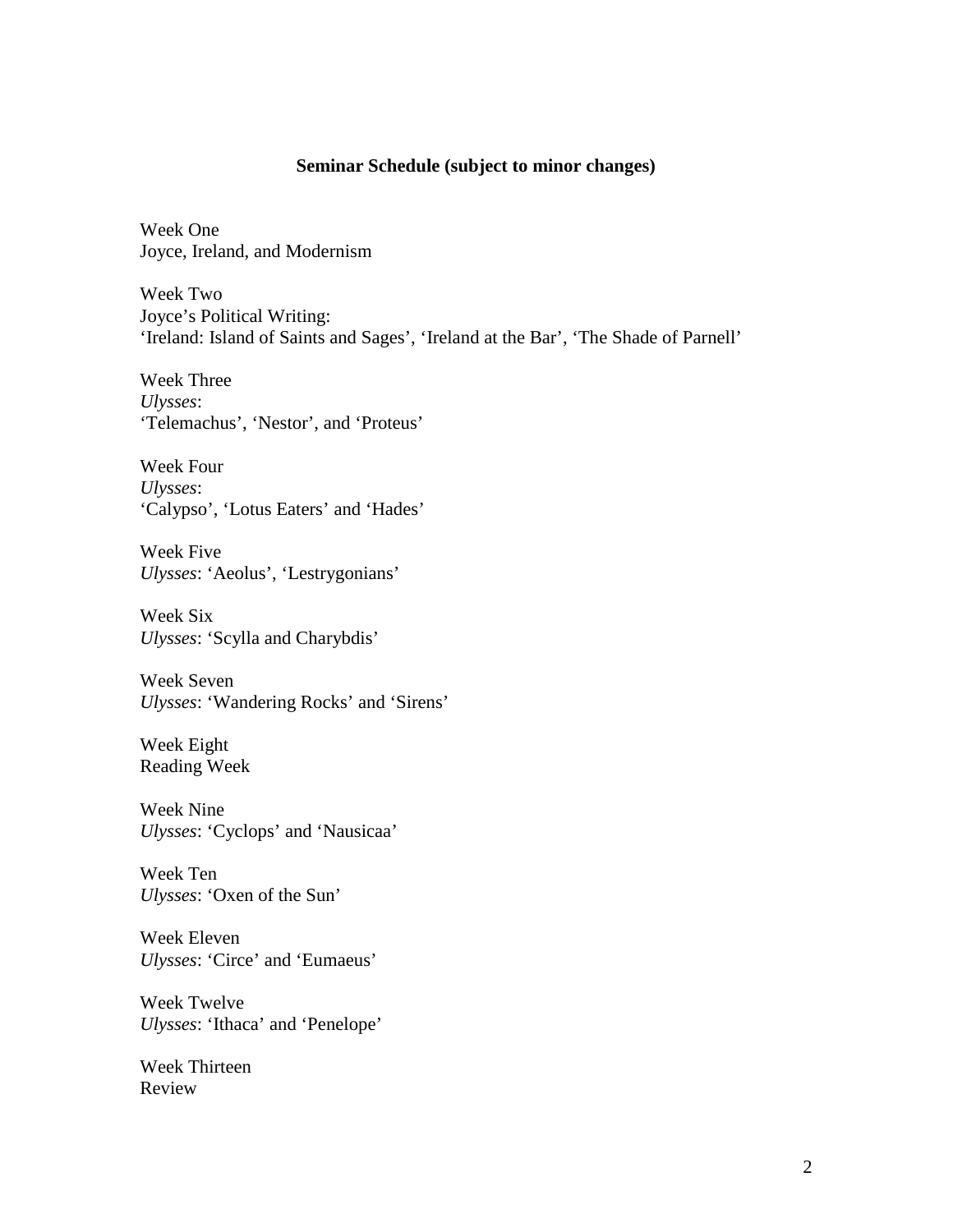## **Further reading:**

Atherton, James S. *The Books at the Wake*. London: Faber and Faber, 1959.

Attridge, Derek (Ed). *The Cambridge Companion to James Joyce*. Cambridge: Cambridge University Press, 1990.

Attridge, Derek and Ferrer, Daniel (Eds.). *Post-Structuralist Joyce*. Cambridge: Cambridge University Press, 1984.

Beckman, Richard. *Joyce's Rare View: The Nature of Things in Finnegans Wake*. Gainesville: University of Florida Press, 2007.

Begnal, Michael H. *Dreamscheme*. New York: Syracuse University Press, 1988.

Beja, Morris and Norris, David (Eds). *Joyce in the Hibernian Metropolis*. Columbus: Ohio State University Press, 1996.

Benstock, Bernard. *Joyce-Again's Wake*. Seattle and London: University of Washington Press, 1965.

Bishop, John. *Joyce's Book of the Dark*. Madison: The University of Wisconsin Press, 1986.

Bowen, Zack. *Bloom's Old Sweet Song: Essays on Joyce and Music*. Gainesville: University Press of Florida, 1995.

Brivic, Sheldon. *Joyce between Freud and Jung.* Port Washington: Kennikat Press Corp, 1980.

Brivic, Sheldon. *Joyce the Creator*. Madison: The University of Wisconsin Press, 1985.

Brooker, Joseph. *Joyce's Critics: Transitions in Reading and Culture*. Madison: The University of Wisconsin Press, 2004.

Brown, Richard. *James Joyce and Sexuality*. Cambridge: Cambridge University Press, 1989.

Bulson, Eric. *The Cambridge Introduction to James Joyce*. Cambridge: Cambridge University Press, 2006.

Cairns, David and Richards, Shaun. *Writing Ireland: Colonialism, Nationalism and Culture*. Manchester: Manchester University Press, 1988.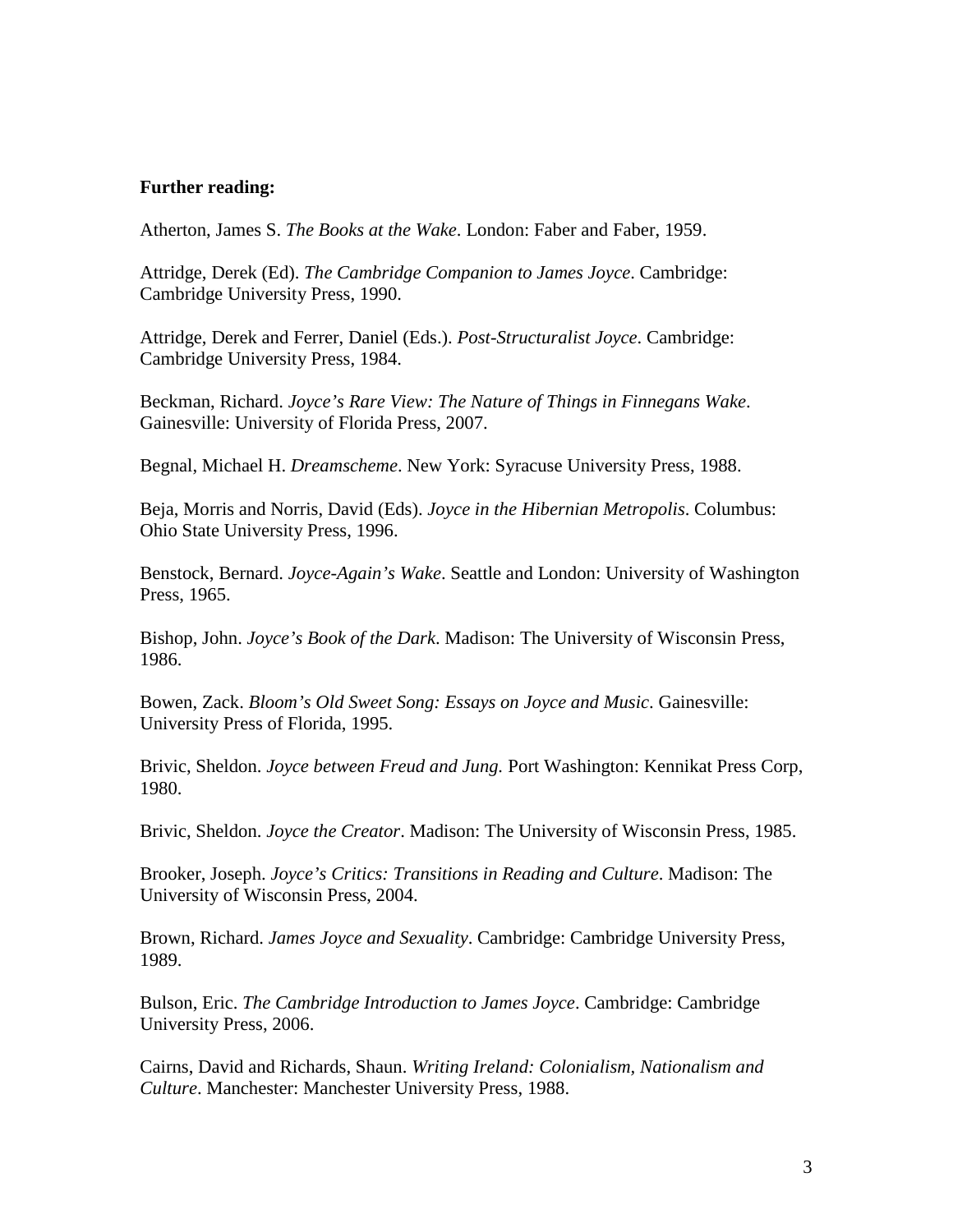Castle, Gregory. *Modernism and the Celtic Revival*. Cambridge: Cambridge University Press, 2001.

Cheng, Vincent J. *Joyce, Race, and Empire*. Cambridge: Cambridge University Press, 1995.

Cixous, Hélène. *The Exile of James Joyce* (translated by Sally Purcell). London: John Calder, 1976.

Connolly, S.J. (Ed.). *The Oxford Companion to Irish History*. Oxford: Oxford University Press, 1998.

Deane, Seamus. *Celtic Revivals: Essays in Modern Irish Literature 1880–1980*. London: Faber and Faber, 1985.

Deane, Seamus. *Heroic Styles: The Tradition of an Idea*. Derry: Field Day, 1984.

Deane, Seamus. *Strange Country: Modernity and Nationhood in Irish Writing Since 1790*. Oxford: Oxford University Press, 1997.

Duffy, Enda. *The Subaltern Ulysses*. Minneapolis: Minnesota University Press, 1994.

Ellmann, Richard. *James Joyce* (Revised Edition). New York: Oxford University Press, 1982. Ellmann, Richard. *The Consciousness of Joyce*. New York and Toronto: Oxford

University Press, 1977.

Ellmann, Richard. *Ulysses on the Liffey*. New York: Oxford University Press, 1972.

Fahy, Catherine (Ed.). *The James Joyce – Paul Léon Papers in the National Library of Ireland – A Catalogue*. Dublin: The National Library of Ireland, 1992.

Fairhall, James. *James Joyce and the Question of History*. Cambridge: Cambridge University Press, 1993.

Fogarty, Anne and Martin, Timothy (Eds.)*. Joyce on the Threshold*. Gainesville: University Press of Florida, 2005.

Fordham, Finn. *Lots of Fun at Finnegans Wake – Unravelling Universals*. Oxford: Oxford University Press, 2007.

Foster, R. F. *Modern Ireland 1600* – *1972*. New York: Penguin, 1988.

French, Marilyn. *The Book as World*. Cambridge, MA and London: Harvard University Press, 1976.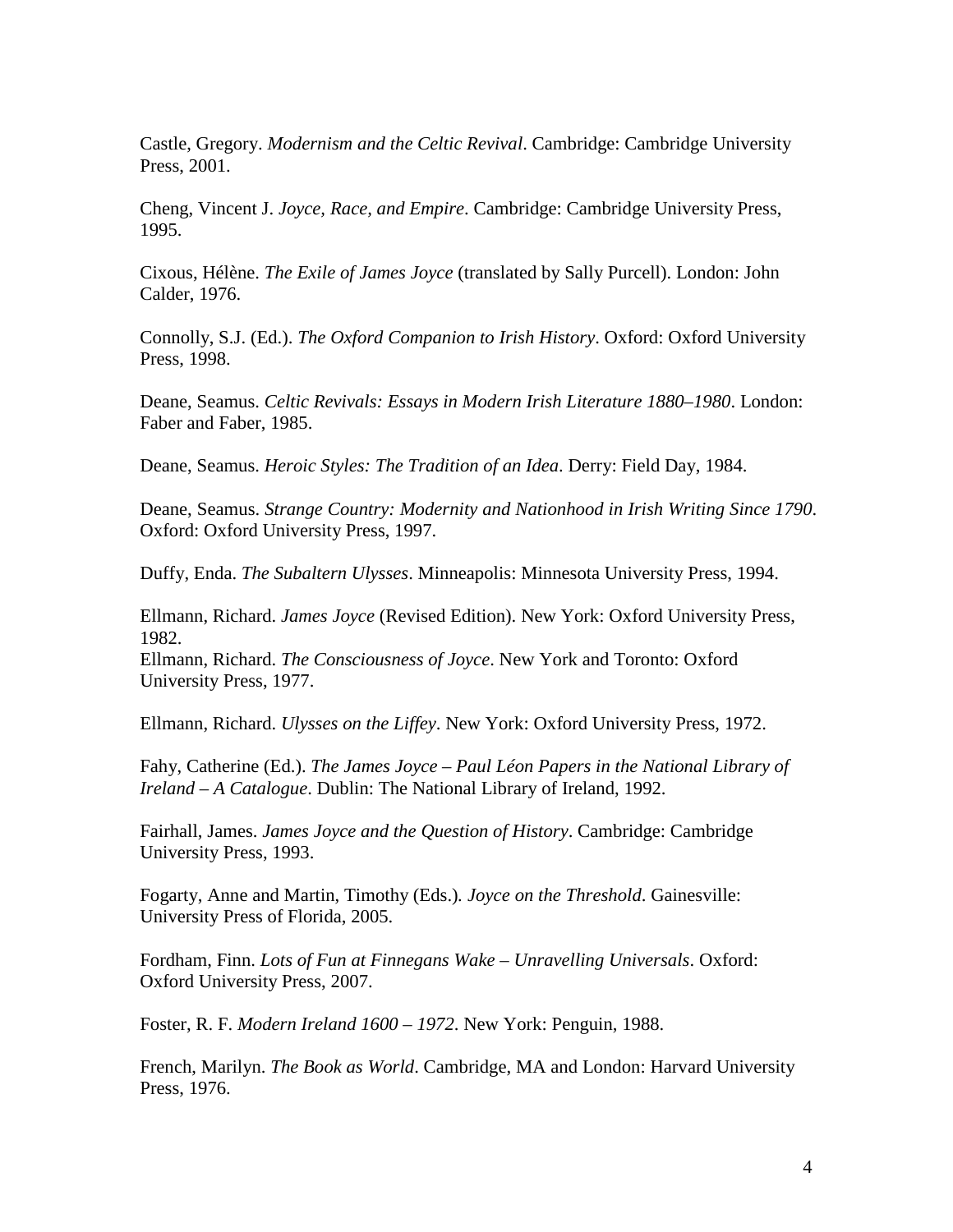Friedman, Susan Stanford (Ed.). *Joyce – The Return of the Repressed*. Ithaca: Cornell University Press, 1993.

Garvin, John. *James Joyce's Disunited Kingdom*. Dublin: Gill and MacMillian, 1976.

Gibson, Andrew. *Joyce's Revenge*. Oxford: Oxford University Press, 2002.

Gibson, Andrew and Platt, Len (Eds.). *Joyce, Ireland, Britain*. Gainesville: University Press of Florida, 2006.

Gifford, Douglas and Seidman, Robert J. *Ulysses Annotated – Notes for James Joyce's Ulysses*. Berkeley: University of California Press, 1988.

Gilbert, Stuart. *James Joyce's Ulysses*. London: Faber and Faber, 1930.

Gilbert, Stuart. *Letters of James Joyce Volume I*. London: Faber and Faber, 1957.

Glasheen, Adaline. *A Census of Finnegans Wake*. London: Faber and Faber, 1956.

Gordon, John. *Finnegans Wake: A Plot Summary*. Dublin: Gill & Macmillan, 1986.

Hart, Clive. *Structure and Motif in Finnegans Wake*. London: Faber and Faber, 1962.

Hart, Clive. *A Concordance to Finnegans Wake*. Minneapolis: University of Minnesota Press, 1963.

Hayman, David. *The "Wake" in Transit*. Ithaca and London: Cornell University Press, 1990.

Hodgart, Matthew J. C. and Worthington, Mabel P. *Song in the Works of James Joyce*. New York: Columbia University Press, 1959.

Hofheinz, Thomas C. *Joyce and the Invention of Irish History*. Cambridge: Cambridge University Press, 1995.

Hulle, Dirk van (Ed.). *James Joyce: The Study of Languages*. Brussels: Peter Lang, 2002.

Kiberd, Declan. *Inventing Ireland: The Literature of the Modern Nation*. London: Vintage, 1996. Kiberd, Declan. *Ulysses and Us: The Art of Everyday Living in Joyce's Masterpiece*. New York and London: Norton, 2009.

Kiberd, Declan. 'Writers in Quarantine? The Case for Irish Studies' in *The Crane Bag,*  Vol. 3, No. 1, The Question of Tradition (1979), pp. 9–21.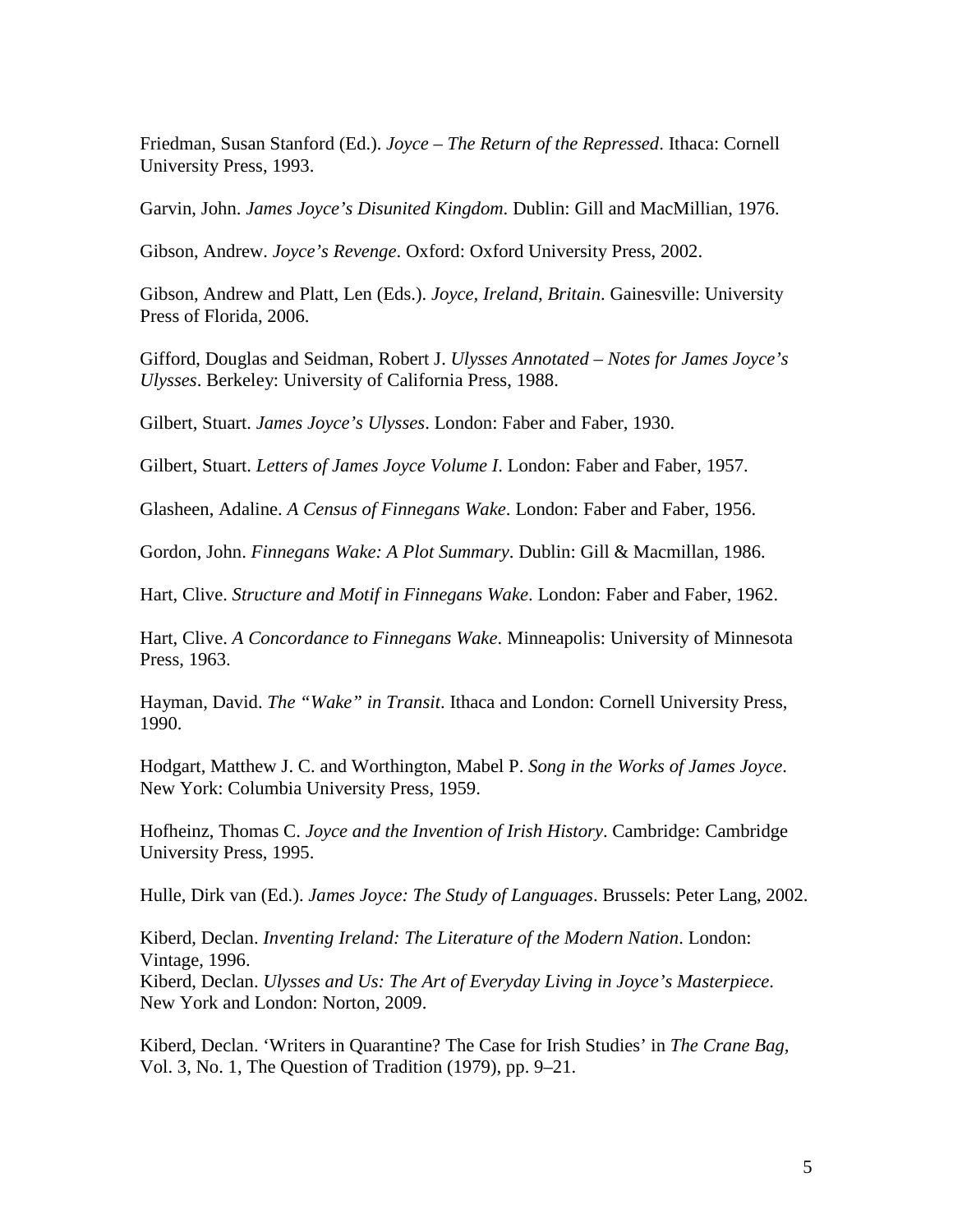Killeen, Terence. *Ulysses Unbound*. Bray: Wordwell, 2004.

Kitcher, Philip. *Joyce's Kaleidoscope*. Oxford: Oxford University Press, 2007.

Latham, Sean (Ed). *The Cambridge Companion to Ulysses*. Cambridge: Cambridge University Press, 2014.

Lee, J. J. *Ireland 1912-1985 Politics and Society.* Cambridge: Cambridge University Press, 1989.

Lernout, Geert and Van Mierlo, Wim (Eds.). *The Reception of James Joyce in Europe* (Two volumes). London and New York: Thoemmes Continuum, 2004.

Levin, Harry. *James Joyce: A Critical Introduction* (Revised Edition). London: Faber and Faber, 1960.

Litz, A. Walton. *Art of James Joyce: Method and Design in Ulysses and Finnegans Wake*. Oxford: Oxford University Press, 1961.

MacCabe, Colin. *James Joyce and the Revolution of the Word*. New York: MacMillan, 1978.

MacCarthy, Patrick A. *Critical Essays on James Joyce's Finnegans Wake.* New York: Macmillan Publishing Company, 1992.

MacCarthy, Patrick A. *The Riddles of Finnegans Wake*. Cranbury, New Jersey: Associated University Press, Inc., 1980.

Manganiello, Dominic. *Joyce's Politics*. London, Boston and Henley: Routledge and Kegan Paul, 1980.

McCourt, John. *The Years of Bloom: James Joyce in Trieste 1904 – 1920*. Dublin: Lilliput, 2000.

McDonald, Michael Bruce. '"Circe" and the Uncanny, or Joyce from Freud to Marx' in *James Joyce Quarterly*, Vol. 33, No. 1 (Fall, 1995), pp. 49–68.

McGee, Patrick. *Joyce Beyond Marx.* Gainesville: University of Florida Press, 2001.

McHugh, Roland. *Annotations to Finnegans Wake* (Revised Edition). Baltimore: The Johns Hopkins University Press, 1991.

McHugh, Roland. *The Finnegans Wake Experience* (Third Edition). Baltimore, The Johns Hopkins University Press, 2006.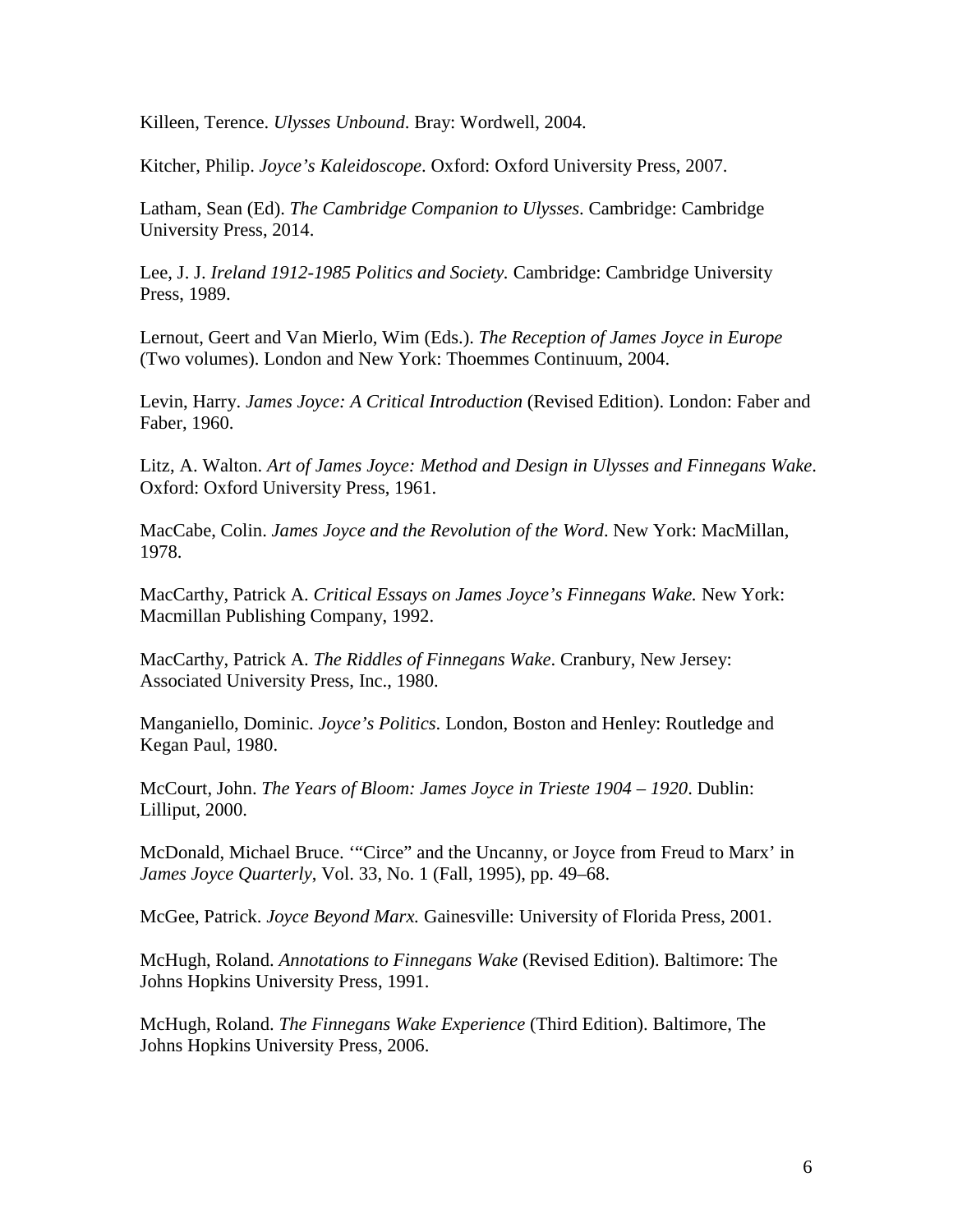Mink, Louis O. *A Finnegans Wake Gazetteer*. Bloomington and London: Indiana University Press, 1978.

Newman, Robert D., and Thornton, Weldon (Eds.). *Joyce's Ulysses*. Newark: University of Delaware Press / London and Toronto: Associated University Presses, 1987.

Nolan, Emer. *James Joyce and Nationalism*. London and New York: Routledge, 1995.

Nolan, Emer. 'State of the Art' in Attridge, Derek and Howes, Marjorie (Eds.), *Semicolonial Joyce*. Cambridge: Cambridge University Press, 2000. pp. 78–95.

Noon, William T. *Joyce and Aquinas*. New Haven: Yale University Press, 1957.

Norris, Margot. *The Decentred Universe of Finnegans Wake*. Baltimore: The Johns Hopkins University Press, 1974, 1976.

O Hehir, Brendan. *A Gaelic Lexicon for Finnegans Wake*. Berkeley and Los Angeles: University of California Press, 1967.

O Hehir, Brendan and Dillon, John M. *A Classical Lexicon for Finnegans Wake*. Berkeley and Los Angeles: University of California Press, 1977.

Platt, Len. *Joyce and the Anglo-Irish: A study of Joyce and the Literary Revival*. Amsterdam-Atlanta: Rodopi, 1998.

Platt, Len. *Joyce, Race and Finnegans Wake*. Cambridge: Cambridge University Press, 2007.

Platt, Len (Ed). *Modernism and Race*. Cambridge: Cambridge University Press, 2011.

Quigley, Megan. 'Ireland' in Lewis, Pericles (Ed), *The Cambridge Companion to European Modernism*. Cambridge: Cambridge University Press, 2011, pp. 170–190.

Rabaté, Jean-Michel. *Joyce Upon the Void: The Genesis of Doubt*. London: Macmillan, 1991.

Rose, Danis and O'Hanlon, John. *Understanding Finnegans Wake*. New York and London: Garland Publishing, Inc, 1982.

Roughley, Alan. *James Joyce and Critical Theory: An Introduction*. Hemel Hempstead: Harvester Wheatsheaf, 1991.

Senn, Fritz. *Inductive Scrutinies: Focus on Joyce*. Dublin: The Lilliput Press, 1995.